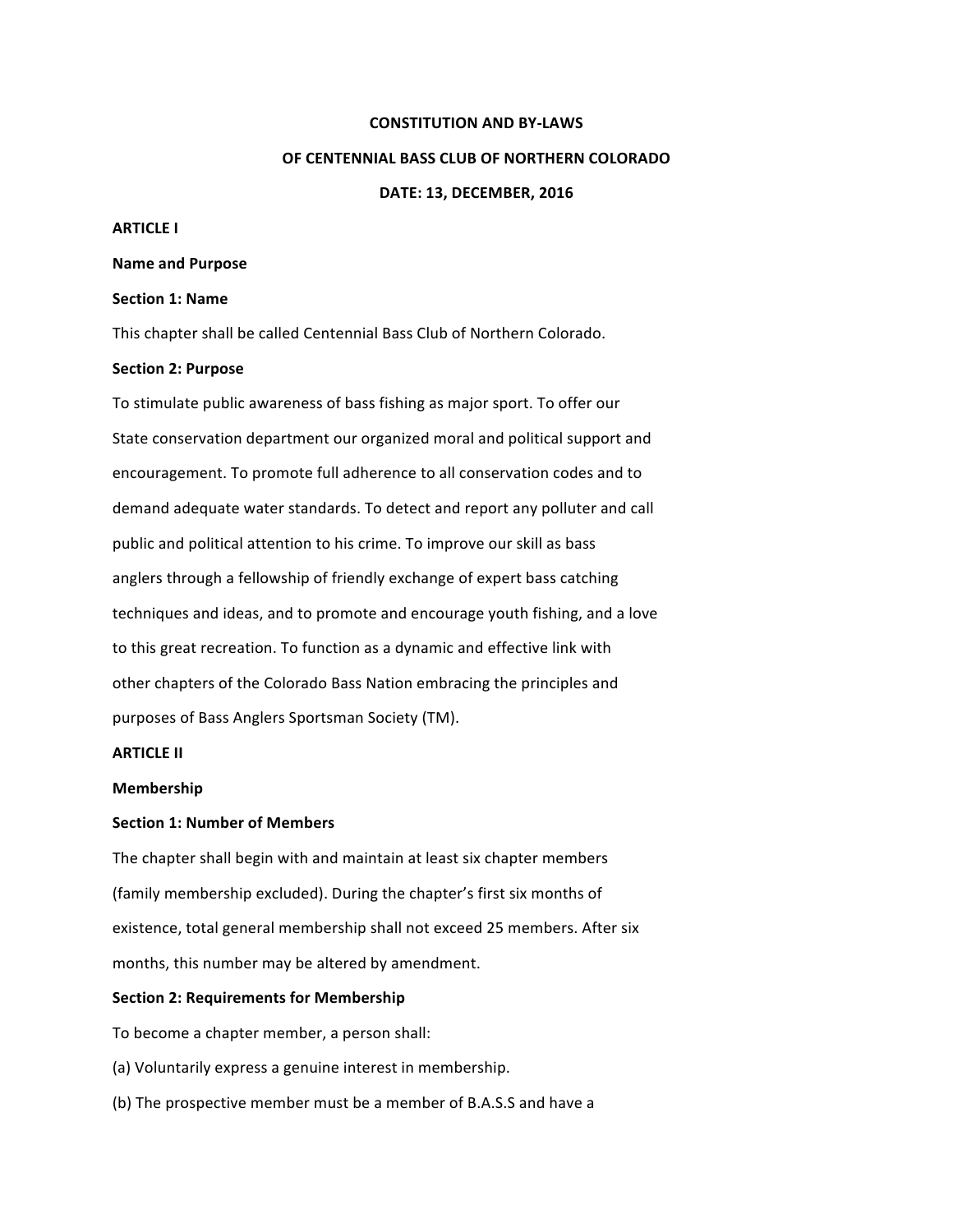valid B.A.S.S. Membership number

(c) Be approved by a majority of members present at a regular monthly meeting. 

(d) Full membership shall then be awarded and membership credentials presented. 

(e) Must be 16 years of age.

### **Section 3: Membership dues**

(a) The membership dues shall be established annually.

(b)CBC Dues will be in line with BASS dues.

(c) Each member must keep their personal BASS Membership updated.

# **Article III.**

## **Officers, Elections, Vacancies, and Eligibility**

### **Section 1: Officers and their duties**

The officers of the chapter and their duties shall be:

(a) President: Preside over all meetings and direct all official

business. Appoint and direct all committee functions. Supervise all club functions.

(b) Vice President: Assist the president in his duties and preside in the absence of the president.

(c) **Secretary**: Maintain accurate minutes of all regular and special meetings as called for by the chapter president. Maintain regular liaison between the chapter and the Bass Angler Sportsman Society and the Colorado B.A.S.S. Chapter Federation.

(d) Treasurer: Collect and disburse all monies. Maintain accurate financial records and present a current balance report at each regular meeting. Prepare an annual audit for review by the Chapter Board of Directors. The treasurer and any other chapter officer handling chapter funds may be asked to be bonded at any time.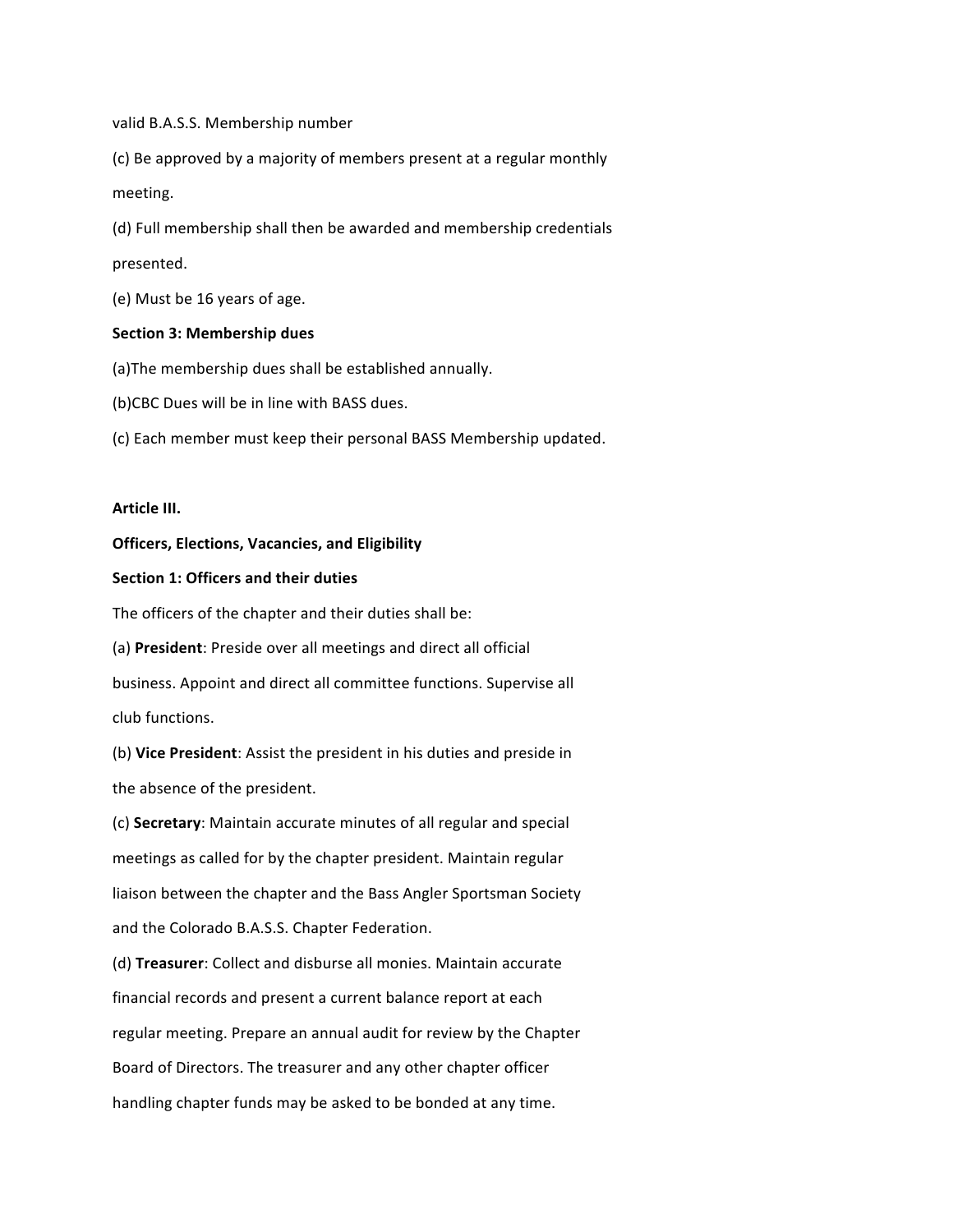(e) **Tournament Director**: Shall be responsible for all individual mini-tournaments 

and all day tournaments in regards to all points, starting times,

legal limits, boat insurance, disqualifications, and any other

questions or problems that may arise at a tournament. Said

Tournament Director will appoint two assistants to help with all

tournaments. Tournament Director is responsible for getting all permits and insurance for each

tournament so that all tournaments comply with BASS and local laws.

(f) **Team Tournament Director**: Shall be responsible for all team series mini-tournaments

and all day tournaments in regards to all points, starting times,

legal limits, boat insurance, disqualifications, and any other

questions or problems that may arise at a Team Tournament. Said

Team Tournament Director will appoint two assistants to help with all

tournaments. Team Tournament Director is responsible for getting all permits and insurance for each

tournament so that all tournaments comply with BASS and local laws. Team Director is also responsible

for care and maintenance of the scales, and proper storage.

(g) **Activities Director**: Will provide all raffle prizes, films, guest

speakers, and fishing demonstrations.

(h) **Youth Director**: Coordinate all club youth and High School functions including but

not limited to Bass Masters Casting Kids, C.A.S.T. Junior bass club,

etc. 

(i) **Conservation Director**: Promote Club conservation projects. Be the Club spokesperson with Local and State agencies.

(j) **Chief Financial Officer (CFO):** The CFO is responsible for the finance committee. CFO will preside over any and all finance committee meetings. The CFO will work in conjunction with the club treasurer to have a yearly State of the Club Financial review and have proposals on how to manage and monitor our finances. The CFO will also work with the treasurer to recommend investment opportunities for the club. The CFO will fill in for the treasurer in their absence, or in the event that the treasurer position is vacated, will be temporary treasurer until the next nomination. The CFO will also be the Chairperson for the Finance Committee and follow subsection (1) below. The CFO and any other chapter officer handling chapter funds may be asked to be bonded at any time.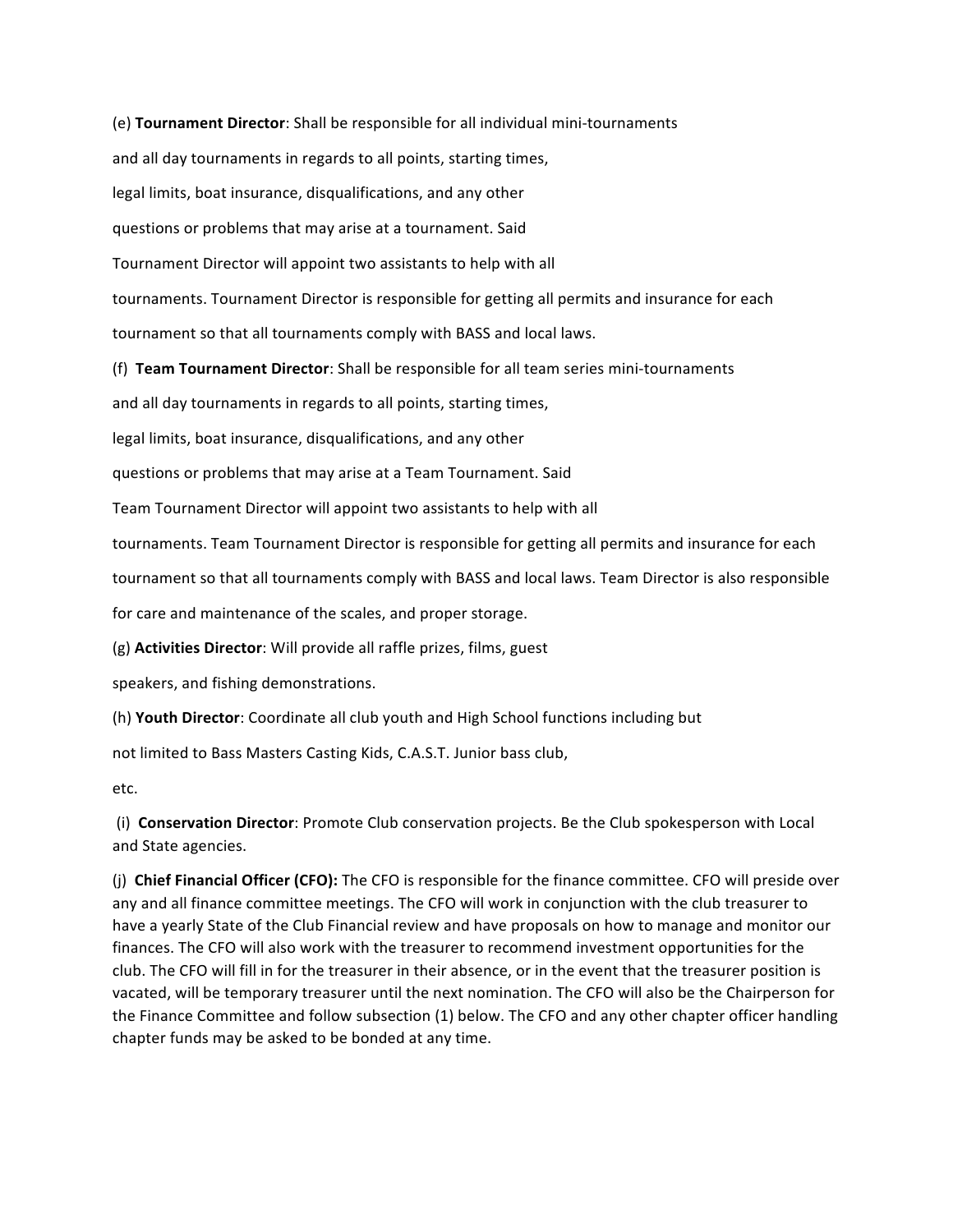### **Section (1) Finance Committee**

The Finance Committee will consist of no more than four members including an Assistant Treasurer to be called "The Chairperson" and three other members he appoints. a) Chairperson will call all meetings of the Finance Committee and preside at such meetings.

b) The Finance committee will review all requests for expenditures in Excess of \$175.00 which have been discussed and brought up at any regular monthly meetings.

c) The Finance Committee may approve emergency spending in excess of

\$175.00 with the majority vote of members.

d) The Finance committee will consider only those matters that are pertinent to our Club mission statement when directing Club monies.

e) Findings by the Finance Committee Shall be presented to the club

members at the next regularly scheduled business meeting.

## **Section 3: Elections**

The election of officers shall be held annually at a regular meeting during the month of December. Elections shall be by simple majority of members present. Election for each officer shall be held separately in order listed in Article III, Section 1

#### **Section 4: Eligibility to Vote**

Each member is entitled to one vote. Proxy votes are not permitted.

## **Section 5: Term of Office**

The term of office for President and Vice-president is 1 year with the Vice-President succeeding the President. All other officers shall have terms of one year, which will begin on January1 and end on the last meeting day of December or until the successor assumes office. Original slate of officers shall serve until the last meeting day of the following December.

### **Section 6: Vacancies**

In the event of an office becoming vacant, nominations shall be asked and an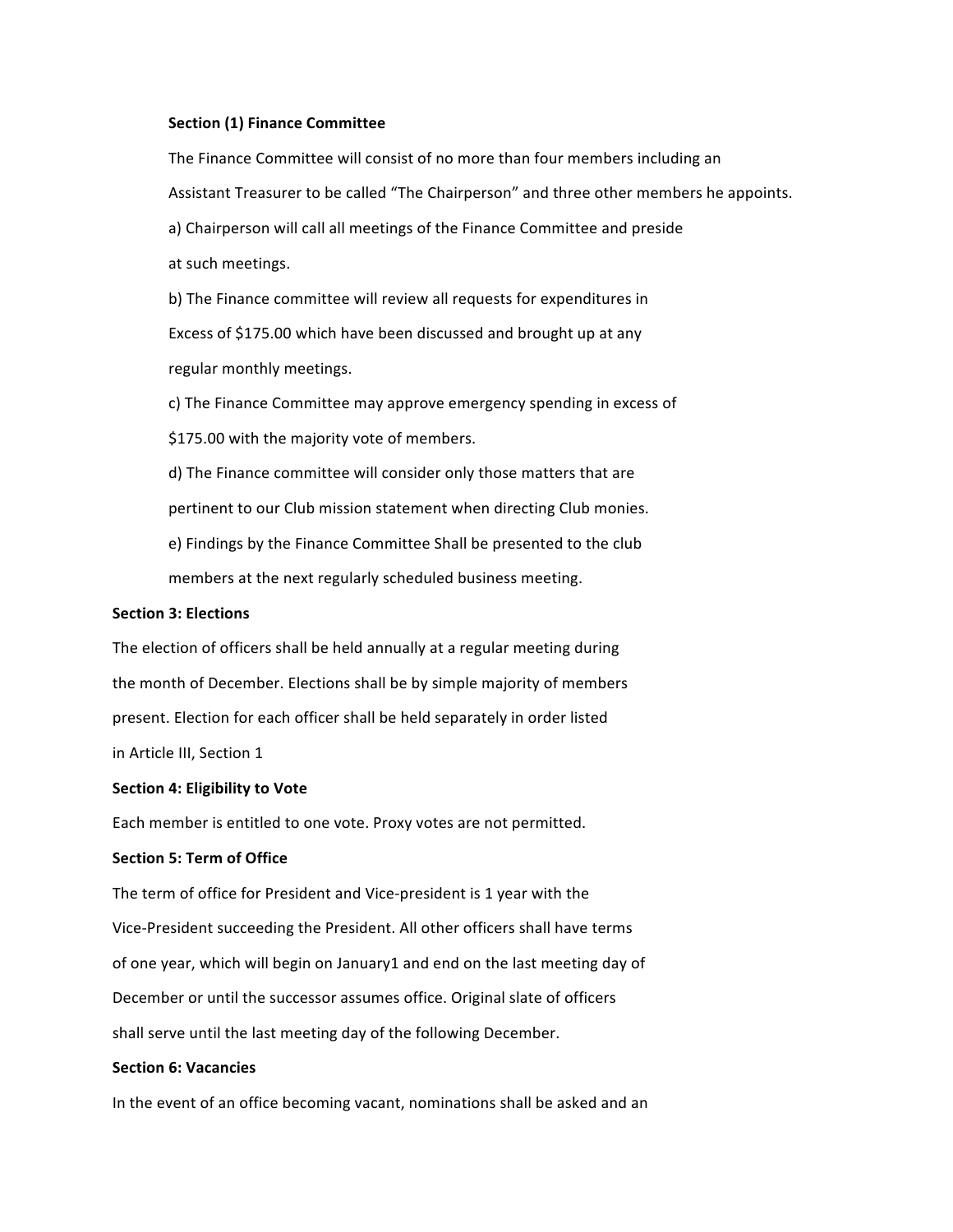election held to fill the unexpired term of the individual vacating the office. National B.A.S.S. headquarters should be notified immediately of the change in any officers. If the vacancy involves the President or Secretary the National BASS Website will be immediately updated.

## **Section 7: Eligibility for Holding Office**

To be eligible for an office, the nominated individual must:

- (a) Have been a member for 6 months.
- (b) Have shown an active interest in chapter functions.

## **Article IV**

Steering Committee 

All steering committees will serve for one year or until a new committee is

appointed. The terms of the committee members will coincide with that of the

President. 

(a) Board of Directors: The board of directors will consist of no

more than (11) members: President, Vice-President, Secretary,

Treasurer, Immediate Past President, Tournament Director,

Team Tournament Director, Assistant Treasurer, Activities Director, Youth Director and Conservation Director. 

(1) President will call all meetings of the Board of

Directors and preside at such meetings.

(2) The secretary shall record the minutes of these meetings.

(3) The board will decide all protests and rule on all

violations of the tournament rules and bylaws of the

chapter when appropriately received.

(4) Develop an agenda for the monthly meetings.

## **Article V**

### **Removal of Membership**

Section 1: Removal of Membership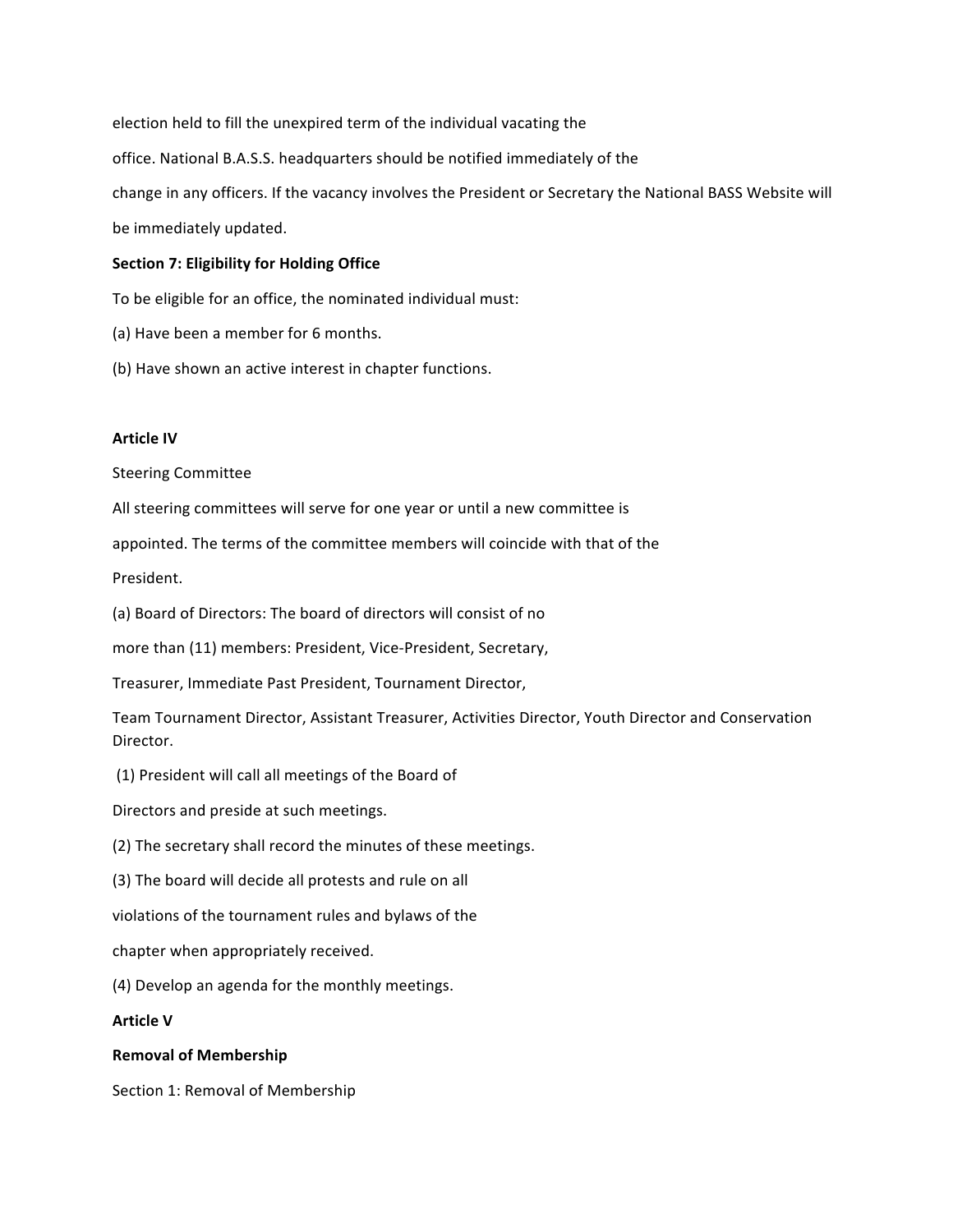A member shall be dropped from the membership role for the

following: 

(a) Failure to pay dues.

(b) Any action which would reflect dishonor and disgrace on this Chapter.

(c) Issues regarding Removal of Membership will be brought to the Steering Committee for research and investigation. All parties directly involved will have the right to be part of the proceedings. The Steering Committee will make a ruling on the issue, Per Article IV, Section (a), Sub Section 3. The steering committee ruling will be final.

## **Article VI**

# **Affiliation**

# **Section 1: Requirements for Affiliation**

(a) Approval of chapter charter by B.A.S.S.

(b) Update B.A.S.S. with chapter membership roster once each

year, immediately following the election of chapter officers and

officers and directors. 

(c) Names and Addresses of new members joining the chapter during

the year must be submitted to B.A.S.S. as they occur. The Secretary will submit members online on the

Bassmaster website.

(d) Maintain 100% B.A.S.S. membership.

(e) Support state federation conservation and youth programs. Any

additional requirements that the state federation establishes

for chapters, such as membership dues, attendance at meetings

etc., that would be necessary in order for the chapter to

participate in the state federation qualifying tournaments,

and any other federation sponsored tournaments or events.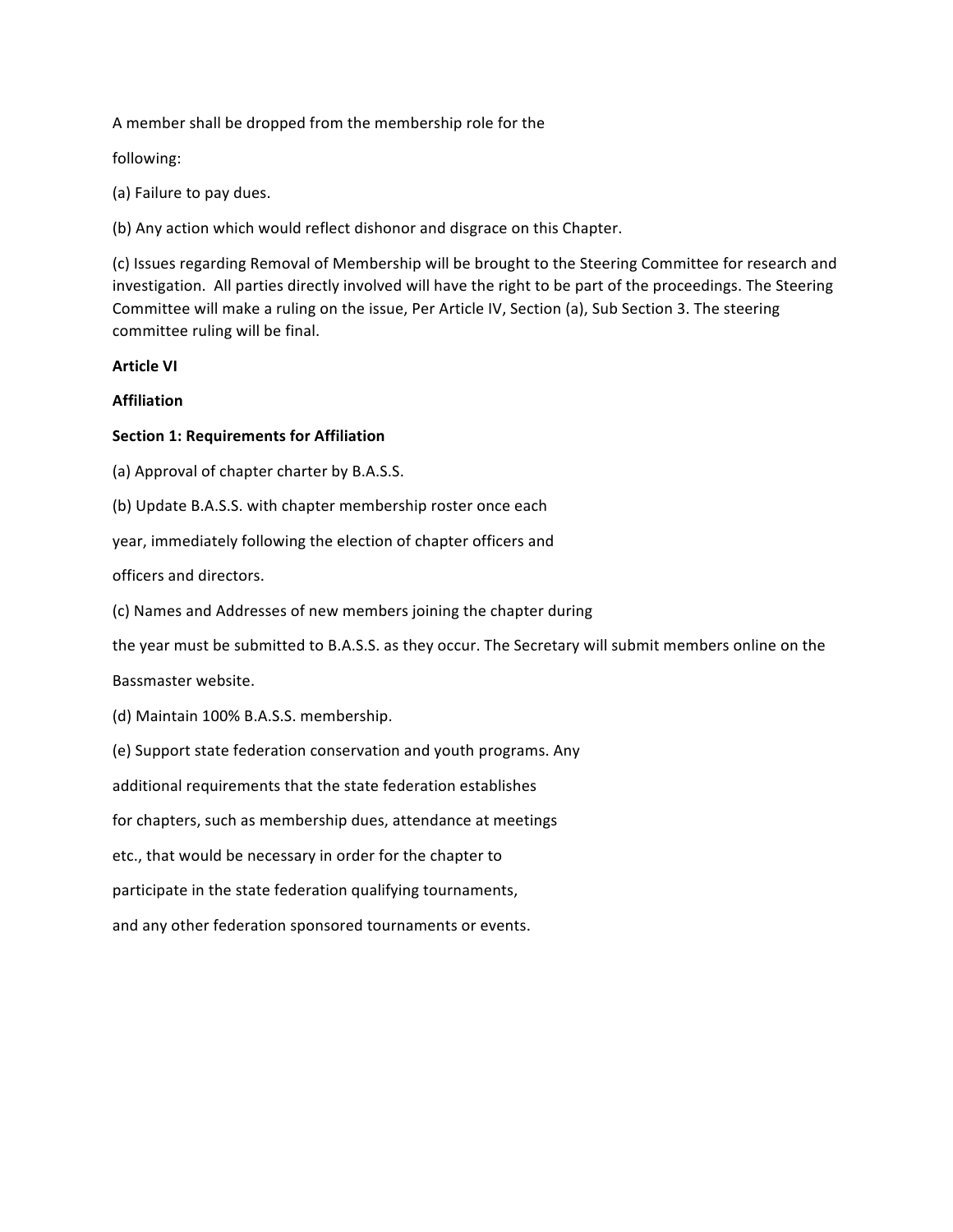## **Article VII.**

### **Methods of Amending the Constitution**

### **Section 1. Amending and changing the Constitution and Bylaws**

(a) The Constitution and Bylaws may be amended at any regular meeting by a  $2/3$ 

vote of the members present.

(b)Constitution and Bylaw changes require 1 reading and can be changed with a 2/3 vote of the members present at the same meeting.

### **Article VIII**

### **Dissolution of funds**

## **Section 1: Distribution of funds**

Upon the dissolution of the Centennial Bass Club, assets shall be distributed for one or more exempt purposes within the meaning of section  $501(c)(3)$  of the Internal Revenue Code, or the corresponding section of any future federal tax code, or shall be distributed to the federal government, or to a state or local government, for a public purpose. Any such assets not so disposed of shall be disposed of by a Court of Competent Jurisdiction of the county in which the principal office of the corporation is then located, exclusively for such purposes or to such organization or organizations, as said Court shall determine, which are organized and operated exclusively for such purposes

### **Amendments**

## **Amendment No. 1 Article I Section 2:**

This chapter will actively participate in the BASS Colorado State Federation.

# **Amendment No. 2 Article II Section 1:**

A complete membership roster shall be submitted to B.A.S.S. Chapter department each year.

# **Amendment No. 3 Article I Section 1:**

This chapter shall be called Centennial Bass Club of Northern Colorado.

## **Amendment No. 4 Article I Section 2:**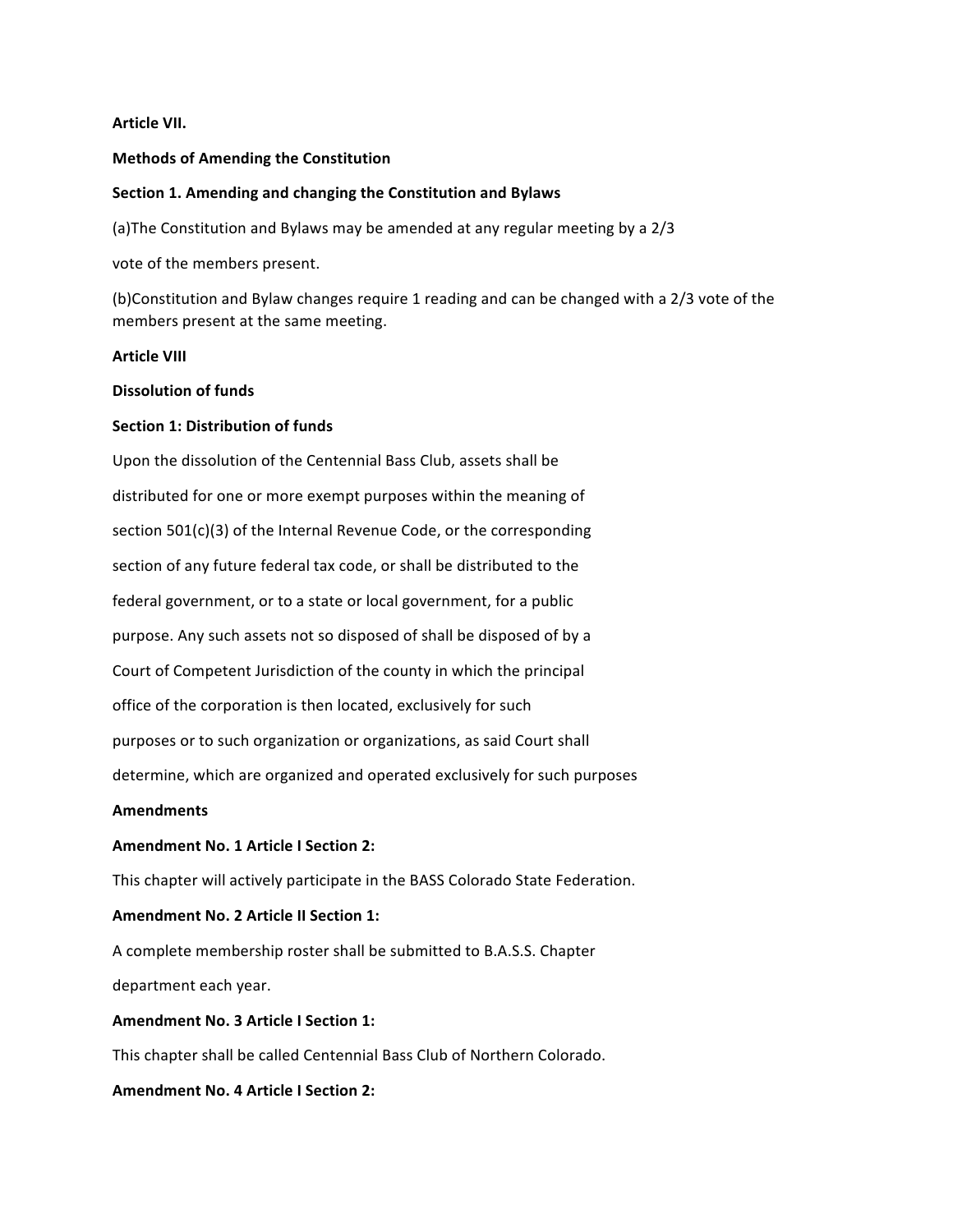Centennial Bass will no longer be affiliated with U.S. Bass.

# **Amendment No. 5 Article II Section 1:**

Stricken from Record 

# **Amendment No 6 Article II Section 1:**

If an honorary member is voted in, their membership will not include voting rights

# **Amendment No 7 Article II Section 2:**

Any perspective member under age 18 must be signed in by parent or guardian.

# **Amendment No. 8 Article II Section 2:**

For a member to remain active in Centennial Bass they should participate in

a majority of the club functions. These functions include all day

tournaments, mini-tournaments, regularly scheduled club meetings, and youth

activities. 

# **Amendment No 9 Article III Section I:**

Elected club officers shall be: President, Vice-President, Secretary, Treasurer, Tournament Director, Team Tournament Director, Activity Director, Youth Director, Chief Financial Officer and Conservation Director 

# **By-Law Addition No. 1 Article III Section I:**

Treasurer will be able to disburse monies up to \$175/month without prior

membership approval. Any amount over \$175 must be approved by general

membership vote. (Examples of disbursement are raffle prizes, trophies, and

club activities.)

**Amendment No. 10 Article III Section 3: Stricken** 

**Amendment No. 11 Article V Section 1: Stricken**